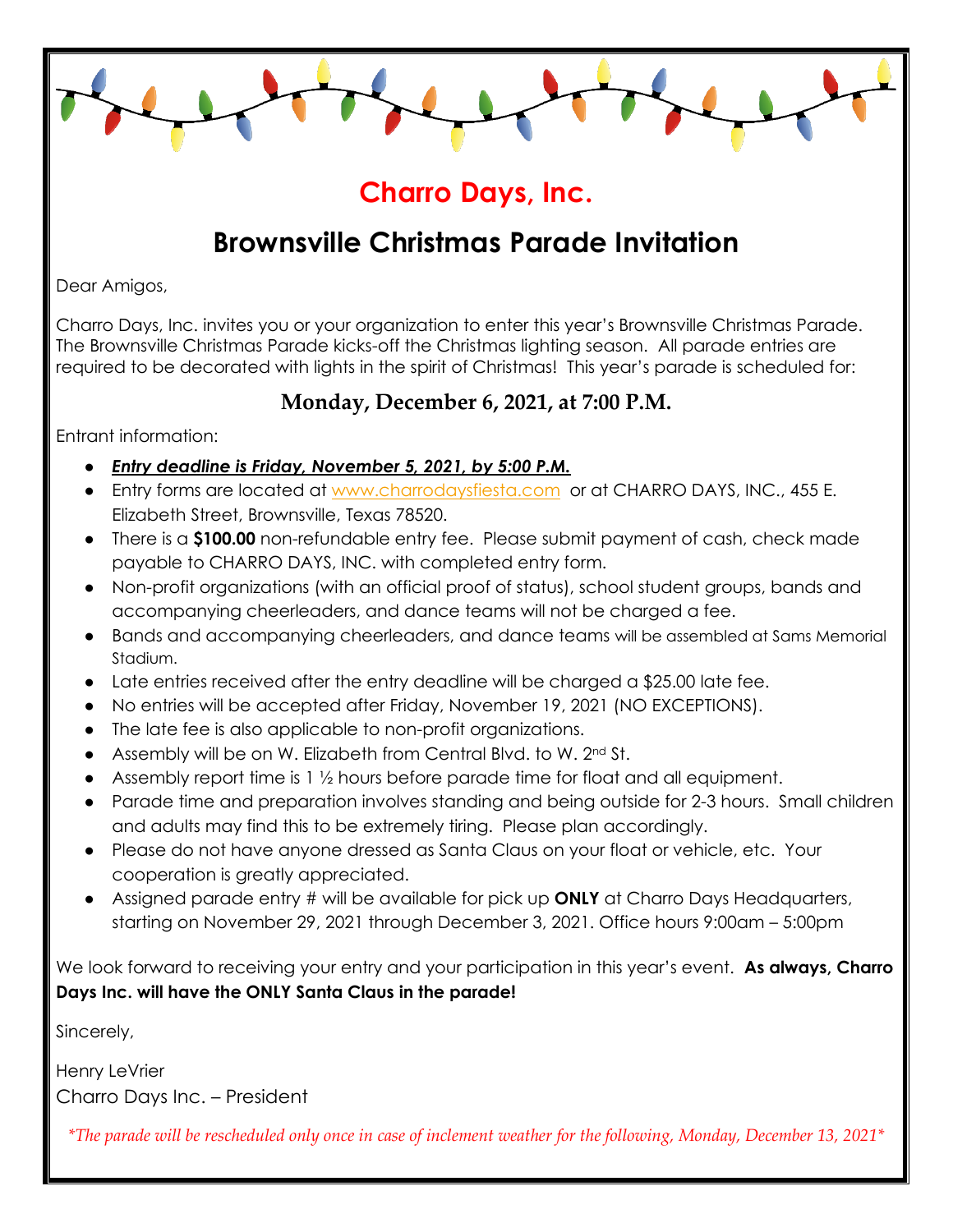|                                                                                                                                                                                                                                                                                                                                                                                                                                                                                                                                                                                                                                                                                                                                                                                                                                                                                                                                                                                                                                                                             | 2021 Brownsville Christmas Parade<br>*The parade will be rescheduled only once in case of inclement weather for the following, | Monday, December 13, 2021*          | Presented by Charro Days, Inc.<br><b>Parade Entry Application</b><br>Deadline: Friday, November 5, 2021<br>Parade: Monday, December 6, 2021 |       |                           |  |
|-----------------------------------------------------------------------------------------------------------------------------------------------------------------------------------------------------------------------------------------------------------------------------------------------------------------------------------------------------------------------------------------------------------------------------------------------------------------------------------------------------------------------------------------------------------------------------------------------------------------------------------------------------------------------------------------------------------------------------------------------------------------------------------------------------------------------------------------------------------------------------------------------------------------------------------------------------------------------------------------------------------------------------------------------------------------------------|--------------------------------------------------------------------------------------------------------------------------------|-------------------------------------|---------------------------------------------------------------------------------------------------------------------------------------------|-------|---------------------------|--|
| Drill Team<br><b>Please Circle One:</b>                                                                                                                                                                                                                                                                                                                                                                                                                                                                                                                                                                                                                                                                                                                                                                                                                                                                                                                                                                                                                                     | Band                                                                                                                           | Float                               | Walkers                                                                                                                                     | Other |                           |  |
| Length of Entry (Including vehicle): ___________ (Only vehicles towing a float will be allowed.)                                                                                                                                                                                                                                                                                                                                                                                                                                                                                                                                                                                                                                                                                                                                                                                                                                                                                                                                                                            |                                                                                                                                |                                     |                                                                                                                                             |       |                           |  |
| THERE WILL BE NO STOPPING TO PERFORM DURING THE PARADE. ALL DANCING MUST BE IN A CONTINUOUS FORWARD MOVEMENT.                                                                                                                                                                                                                                                                                                                                                                                                                                                                                                                                                                                                                                                                                                                                                                                                                                                                                                                                                               |                                                                                                                                |                                     |                                                                                                                                             |       |                           |  |
| Organization/School:                                                                                                                                                                                                                                                                                                                                                                                                                                                                                                                                                                                                                                                                                                                                                                                                                                                                                                                                                                                                                                                        |                                                                                                                                |                                     |                                                                                                                                             |       |                           |  |
| <b>Contact Name:</b>                                                                                                                                                                                                                                                                                                                                                                                                                                                                                                                                                                                                                                                                                                                                                                                                                                                                                                                                                                                                                                                        |                                                                                                                                |                                     |                                                                                                                                             |       |                           |  |
|                                                                                                                                                                                                                                                                                                                                                                                                                                                                                                                                                                                                                                                                                                                                                                                                                                                                                                                                                                                                                                                                             |                                                                                                                                |                                     |                                                                                                                                             |       |                           |  |
|                                                                                                                                                                                                                                                                                                                                                                                                                                                                                                                                                                                                                                                                                                                                                                                                                                                                                                                                                                                                                                                                             |                                                                                                                                |                                     |                                                                                                                                             |       |                           |  |
| Contact Email:                                                                                                                                                                                                                                                                                                                                                                                                                                                                                                                                                                                                                                                                                                                                                                                                                                                                                                                                                                                                                                                              |                                                                                                                                |                                     |                                                                                                                                             |       |                           |  |
| Do any of your participants include children under the age of TEN (10)? YES $\Box$ NO $\Box$ Total # of Participants: $\Box$<br>$N$ O<br>MUSIC: YES<br>A fee of \$100.00 shall be charged per entry, except for Non-profit organizations, school student groups, school bands and<br>accompanying school Cheerleaders and Dance teams. An official certificate of status will be required for all Non-profit<br>organizations.<br>All applications must be returned to the Charro Days Inc. office with fees, on or before Friday, November 5, 2021, by 5:00 P.M.<br>with payment in cash or check made payable to Charro Days Inc. Late applications will be accepted until November 19, 2021, at<br>5:00 P.M. at the Charro Days Inc. office, with a late fee of \$25.00 per entry. Late applicants will be placed at the end of the<br>parade. No entries will be accepted after November 19, 2021.<br>Brief Description of Entry: Please see attached "Announcer's Script"<br>$\bullet$<br>Political advertising (signs, brochures, etc.) are not allowed.<br>$\bullet$ |                                                                                                                                |                                     |                                                                                                                                             |       |                           |  |
|                                                                                                                                                                                                                                                                                                                                                                                                                                                                                                                                                                                                                                                                                                                                                                                                                                                                                                                                                                                                                                                                             |                                                                                                                                | <b>RELEASE AND CONSENT</b>          |                                                                                                                                             |       |                           |  |
| The participant hereby grants full permission to use any photographs, videotapes, motion pictures, recordings or any record of this event. I have<br>received, read and agreed to comply with ALL the rules and regulations that govern our participation. I understand that violation of these rules will<br>forfeit our participation. I agree to indemnify and hold harmless Charro Days, Inc., City of Brownsville, volunteers, staff, employees, and all persons<br>from any and all claims or causes of any kind whatsoever which may arise thereafter, attributable to, involving, arising out of or in any manner resulting<br>from participation in the Brownsville Christmas Parade. The entry fee to the Brownsville Christmas Parade is non-refundable (no exceptions). Please<br>confirm with Charro Days (956-542-4245) that your application was accepted and approved.<br>Note: All applications are reviewed prior to acceptance. Charro Days Inc. reserves the right to screen and potentially reject any application/entry.                              |                                                                                                                                |                                     |                                                                                                                                             |       |                           |  |
|                                                                                                                                                                                                                                                                                                                                                                                                                                                                                                                                                                                                                                                                                                                                                                                                                                                                                                                                                                                                                                                                             |                                                                                                                                |                                     |                                                                                                                                             |       |                           |  |
|                                                                                                                                                                                                                                                                                                                                                                                                                                                                                                                                                                                                                                                                                                                                                                                                                                                                                                                                                                                                                                                                             |                                                                                                                                |                                     |                                                                                                                                             | Date: |                           |  |
| For Office Use Only:<br>Date Application with Money Received: ______________                                                                                                                                                                                                                                                                                                                                                                                                                                                                                                                                                                                                                                                                                                                                                                                                                                                                                                                                                                                                |                                                                                                                                | Initials:<br>Initials:<br>Initials: |                                                                                                                                             |       | Parade #                  |  |
|                                                                                                                                                                                                                                                                                                                                                                                                                                                                                                                                                                                                                                                                                                                                                                                                                                                                                                                                                                                                                                                                             |                                                                                                                                | Initials:                           |                                                                                                                                             |       | <b>Charro Days Inc. 2</b> |  |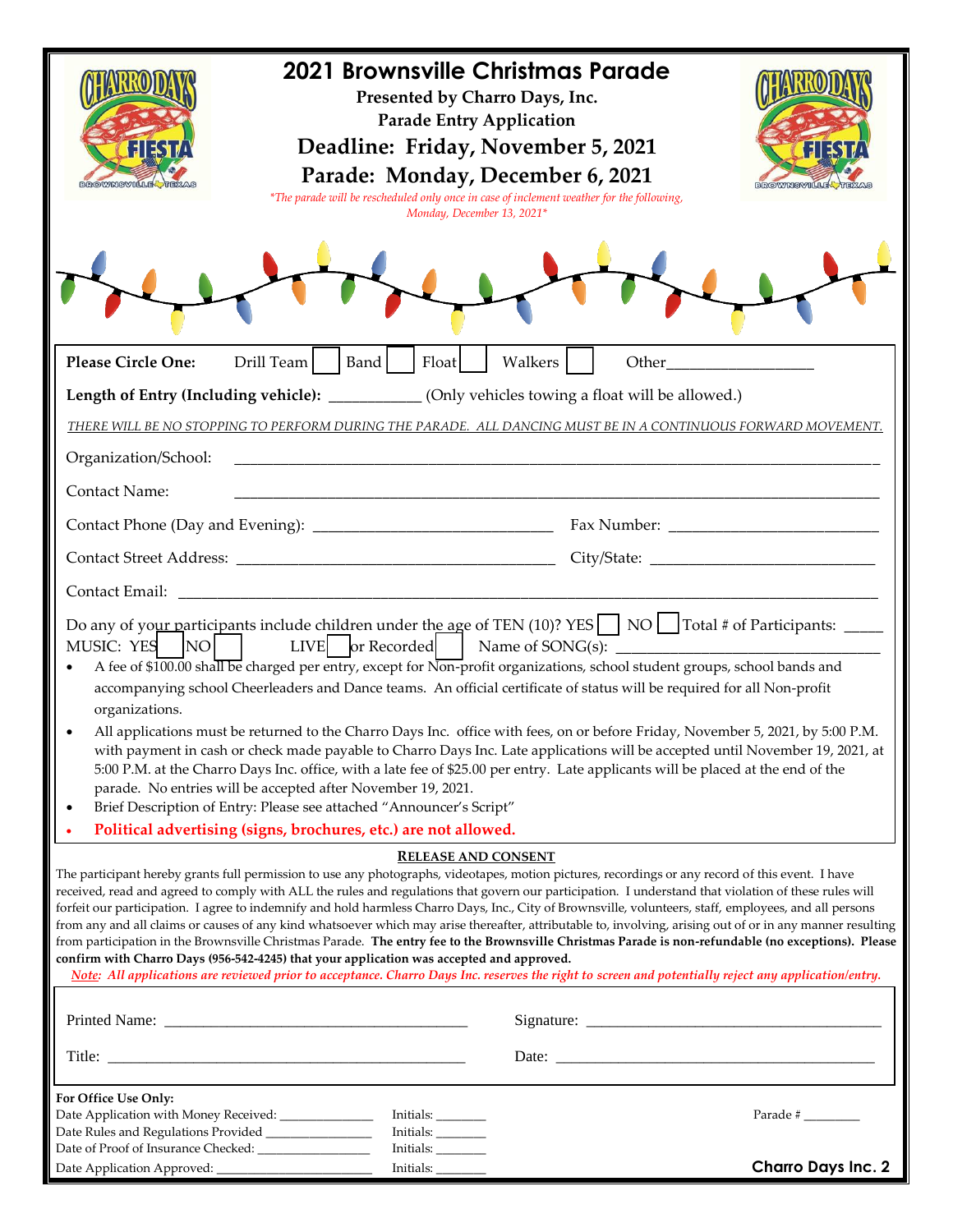

## **2021 Brownsville Christmas Parade**

**Presented by Charro Days, Inc. Parade Entry Application Deadline: Friday, November 5, 2021**



**Parade: Monday, December 6, 2021** *\*The parade will be rescheduled only once in case of inclement weather for the following, Monday, December 13, 2021\**

#### **CHARRO DAYS FIESTA PARADE RULES**

- 1. The Parade Committee must approve all entries subject to all rules and regulations. All entries shall be in good taste and shall, in the opinion of the Parade Committee, add beauty or interest from the public point of view.
- 2. Holiday theme and lights must be observed for all entries (floats, vehicles, etc.). **Charro Days, Inc. will provide for the ONLY SANTA CLAUS in the parade.** Please do not have anyone dressed as Santa Claus on your float, vehicle or accompanied walkers, etc. **Your cooperation is greatly appreciated.**
- 3. Applications must be turned in to the Charro Days Fiesta office on or before Friday, November 5, 2021.
- 4. Entries must keep places assigned to them by the Parade Chairman or designee. While in parade route, float participants are not allowed to leave the float. (No more than 3 walkers allowed alongside each side of float.)
- 5. Assigned entry numbers must be *taped* to the inside of the vehicle's windshield under the rear view mirror *prior* to entering checkpoint of the parade holding area (Mandatory/ *No Exceptions*!). **Entry numbers will only be available from Monday, November 29, 2021 through Friday, December 3, 2021.**
- 6. Entries must provide proof of insurance for vehicles participating in the parade prior to receiving assigned entry number. Only *approved vehicles* by Charro Days Inc. will be allowed in parade (i.e. vehicles towing a float).
- 7. Car/Motorcycle clubs are restricted to 6 vehicles per entry.
- 8. Walking entrants (non-profit or otherwise) are limited to 20 people per entry. Exceeding the 20 entrant limit will require a fee and separate entry form for each group of 20 members.
- 9. All entrants shall report to a Parade Representative no less than 1 ½ (5:30 P.M.) hours before parade time.
- 10. Entries must be parade ready (have sound system, generators, decorations, etc.) *prior* to entering the parade holding area. Holding area entrance is from Central Blvd. onto W. Elizabeth all the way to 2<sup>nd</sup> street. The parade route will go east on Elizabeth Street to the International Bridge and the Jacob Brown Memorial Civic Center area.

#### **CHARRO DAYS FIESTA PARADE REGULATIONS**

1. The following may **NOT** be distributed or carried on vehicle, float by any parade entry participant:

- flowers, candies, samples, objects, pamphlets, etc.;
- political signs, bumper stickers or any other political paraphernalia.
- 2. Sound Systems:
	- Must be restricted to music only, no talking and must comply with the Christmas/holiday theme;
	- Maintained at a reasonable level so as not to distract and will be monitored.
- 3. Safety*:*
	- Participants are not allowed to ride in vehicles with tailgates open or on the hood of the vehicle;
	- Safety chains and fire extinguishers are required on all trailers or vehicles. Semi-trailers, high profile vehicles, non-skirted floats, funny cars, and motor coaches will not be allowed to participate.

| all of the persons involved with this entry.           |                                            |                                                                                                                                                                                                                                                                                                                                                                      |  |  |
|--------------------------------------------------------|--------------------------------------------|----------------------------------------------------------------------------------------------------------------------------------------------------------------------------------------------------------------------------------------------------------------------------------------------------------------------------------------------------------------------|--|--|
|                                                        |                                            |                                                                                                                                                                                                                                                                                                                                                                      |  |  |
|                                                        |                                            |                                                                                                                                                                                                                                                                                                                                                                      |  |  |
|                                                        | Charro Days Committee Representative.      | IMPORTANT: The above list of rules and regulations is not exhaustive. The Charro Days Committee may at any time, make a reasonable determination that an entry may pose an<br>unacceptable risk of disruption to the parade. All entrants not complying with the rules and regulations shall be subject to expulsion from the parade by the police department and/or |  |  |
| For Office Use Only:                                   |                                            |                                                                                                                                                                                                                                                                                                                                                                      |  |  |
| Date Application with Money Received: ______________   |                                            |                                                                                                                                                                                                                                                                                                                                                                      |  |  |
| Date Rules and Regulations Provided __________________ | $\boxed{\text{Initials:}\_\_\_\_\_\_\_\_}$ |                                                                                                                                                                                                                                                                                                                                                                      |  |  |
| Date of Proof of Insurance Checked: __________________ | Initials:                                  |                                                                                                                                                                                                                                                                                                                                                                      |  |  |
| Date Application Approved: ___________________________ | Initials:                                  | <b>Charro Days Inc. 3</b>                                                                                                                                                                                                                                                                                                                                            |  |  |